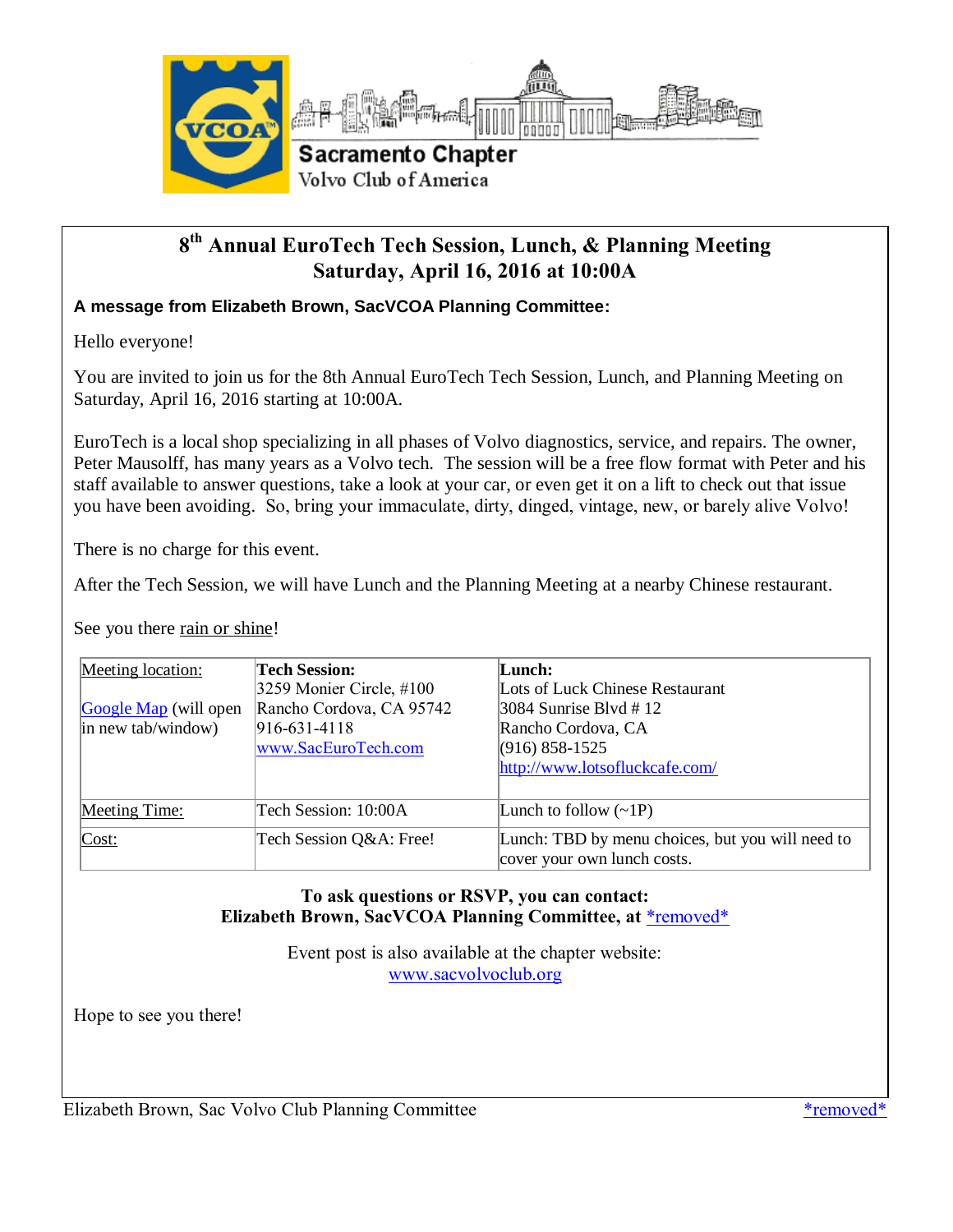

# **8 th Annual EuroTech Tech Session, Lunch, & Planning Meeting Saturday, April 16, 2016 at 10:00A**

[www.sacvolvoclub.org](http://www.sacvolvoclub.org/)

[Overview Map](https://maps.google.com/maps/ms?msid=215264337018101684740.00047fc15f3d09b7a96e9&msa=0&ie=UTF8&t=h&ll=38.590778,-121.276703&spn=0.040252,0.06875&z=14) (location in relationship to major freeways):



Interactive map and driving direction gadgets available on our website: <http://www.sacvolvoclub.org/Home/events/event-flyer>